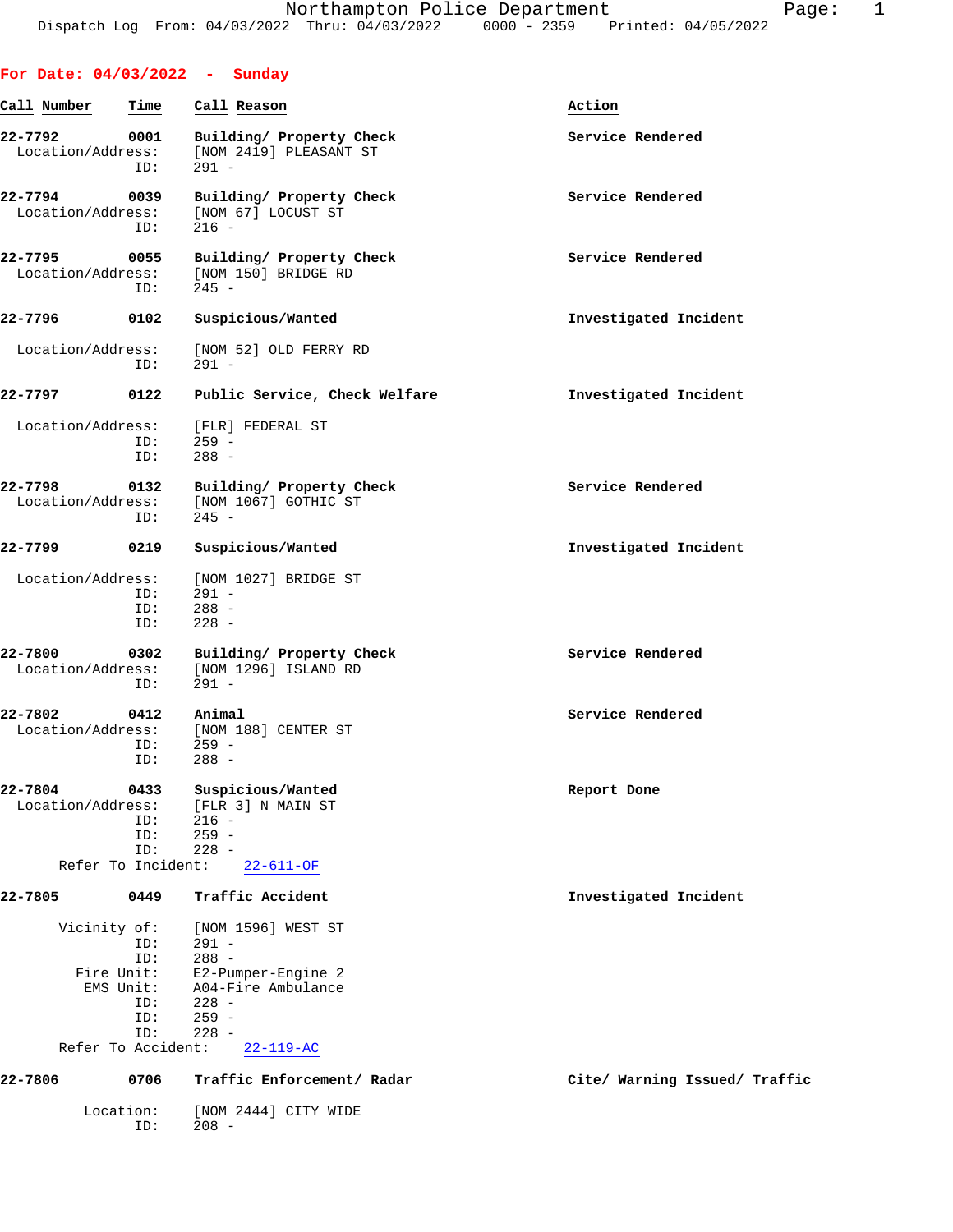**22-7810 0814 Motor Vehicle Stop Cite/ Warning Issued/ Traffic** Location/Address: [NOM 2380] CONZ ST ID: 298 - **22-7811 0900 Assist/ Service Calls Investigated Incident** Location/Address: [NOM 1360] CENTER ST ID: 261 -<br>ID: 170 -ID: 170 -<br>ID: 298 - $298 - 230 230 -$ **22-7812 0917 Warrant Service Arrest Male 18yrs & Over** Location/Address: [NOM 1360] CENTER ST ID: 298 - 230 - ID: 261 - Refer To Arrest: 22-125-AR 22-7813 1028 Trespassing/ Unwanted Guest Service Rendered Location/Address: [FLR] SPRING ST Location/Address: ID: 297 -<br>ID: 157 - $157 -$ **22-7814 1124 Building/ Property Check Service Rendered** Location/Address: [NOM 933] MAIN ST<br>ID: 261 - ID: 261 - **22-7818 1228 Traffic, Complaint/Hazard Service Rendered** Vicinity of: [NOM 972] ROUTE 91<br>ID: 298 -298 - 230 - **22-7820 1320 Suspicious/Wanted Investigated Incident** Location/Address: [NOM 1023] BARRETT ST ID: 170 - ID: 298 - 230 - **22-7821 1335 Alarm/ Burglar/ Holdup Panic False Alarm/City** Location/Address: [NOM 1743] CONZ ST<br>ID: 157 ess:<br>ID: 157 -<br>ID: 261 - $261 -$ **22-7822 1336 Missing/Found Person Report Done** ess: [FLR] ODONNELL DR<br>ID: 298 - ID: 298 -  $230 -$  ID: 298 - 230 - Refer To Incident: 22-613-OF **22-7825 1421 Weapons/Firearms\* Report Done** Location/Address: [NOM 321] PLEASANT ST ID: 297 -<br>ID: 261 -ID: 261 -<br>ID: 170 -ID: 170 -<br>ID: 298 - ID: 298 -  $230 -$  ID: 157 - Refer To Incident: 22-612-OF **22-7827 1500 DISABLED MV Service Rendered** Location/Address: [NOM 742] MT TOM RD<br>ID: 210 - ID: 210 - ID: 199 - ID: 210 - Additional Activity: 04/03/2022 1545 Briotta 4392, Thomas Patrol 7 Hrs 2 Min